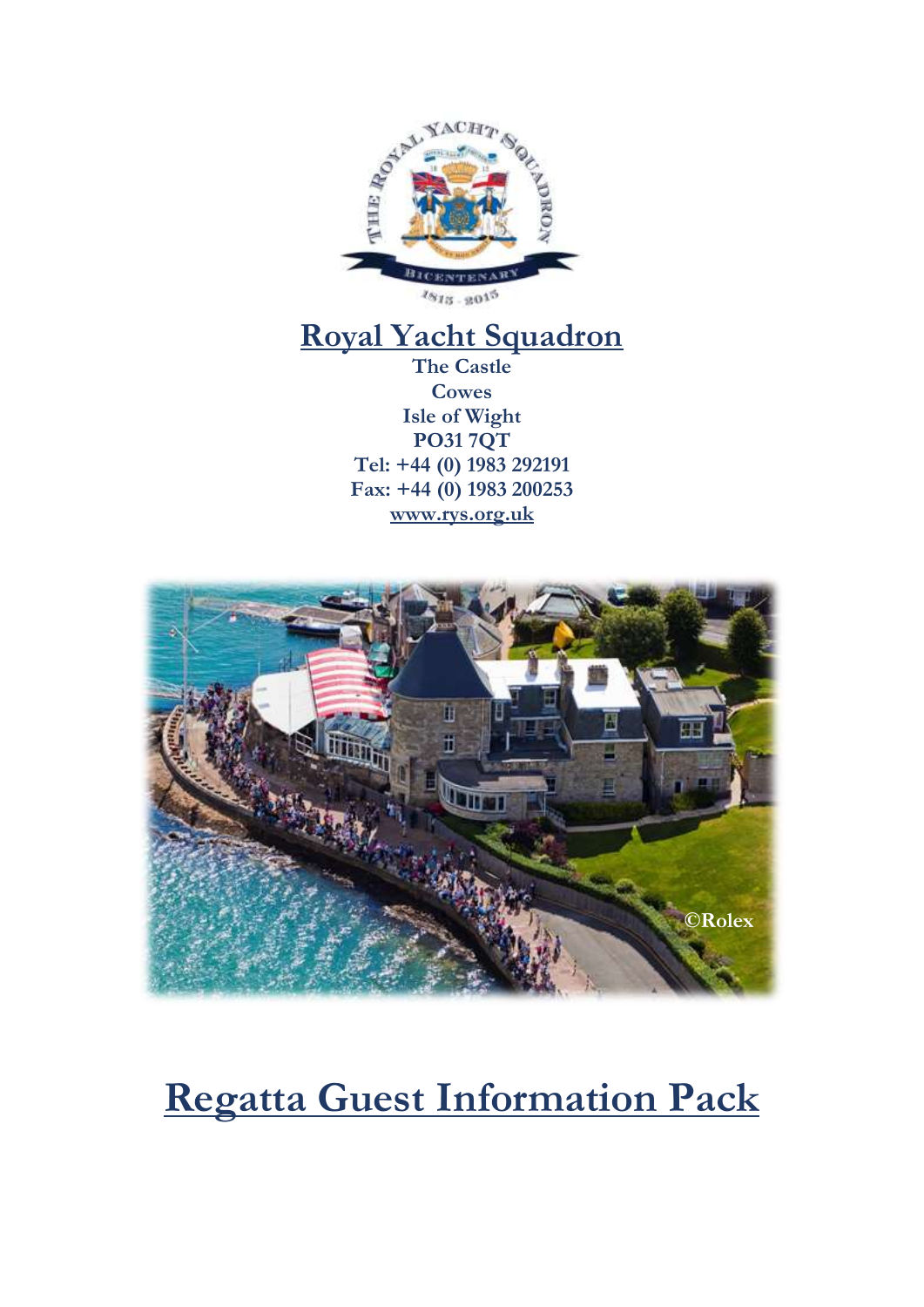## **Contents**

| INTRODUCTION TO COWES3         |
|--------------------------------|
|                                |
|                                |
|                                |
|                                |
| Taxis and Car Hire Services4   |
|                                |
|                                |
|                                |
|                                |
|                                |
|                                |
|                                |
|                                |
|                                |
|                                |
|                                |
|                                |
|                                |
|                                |
|                                |
|                                |
|                                |
|                                |
|                                |
| Breakdown Assistance12         |
|                                |
| Boat Builders and Repairs12    |
|                                |
|                                |
|                                |
| BANKS AND BUILDING SOCIETIES14 |
| HEALTH AND BEAUTY14            |
|                                |
|                                |
|                                |
|                                |
|                                |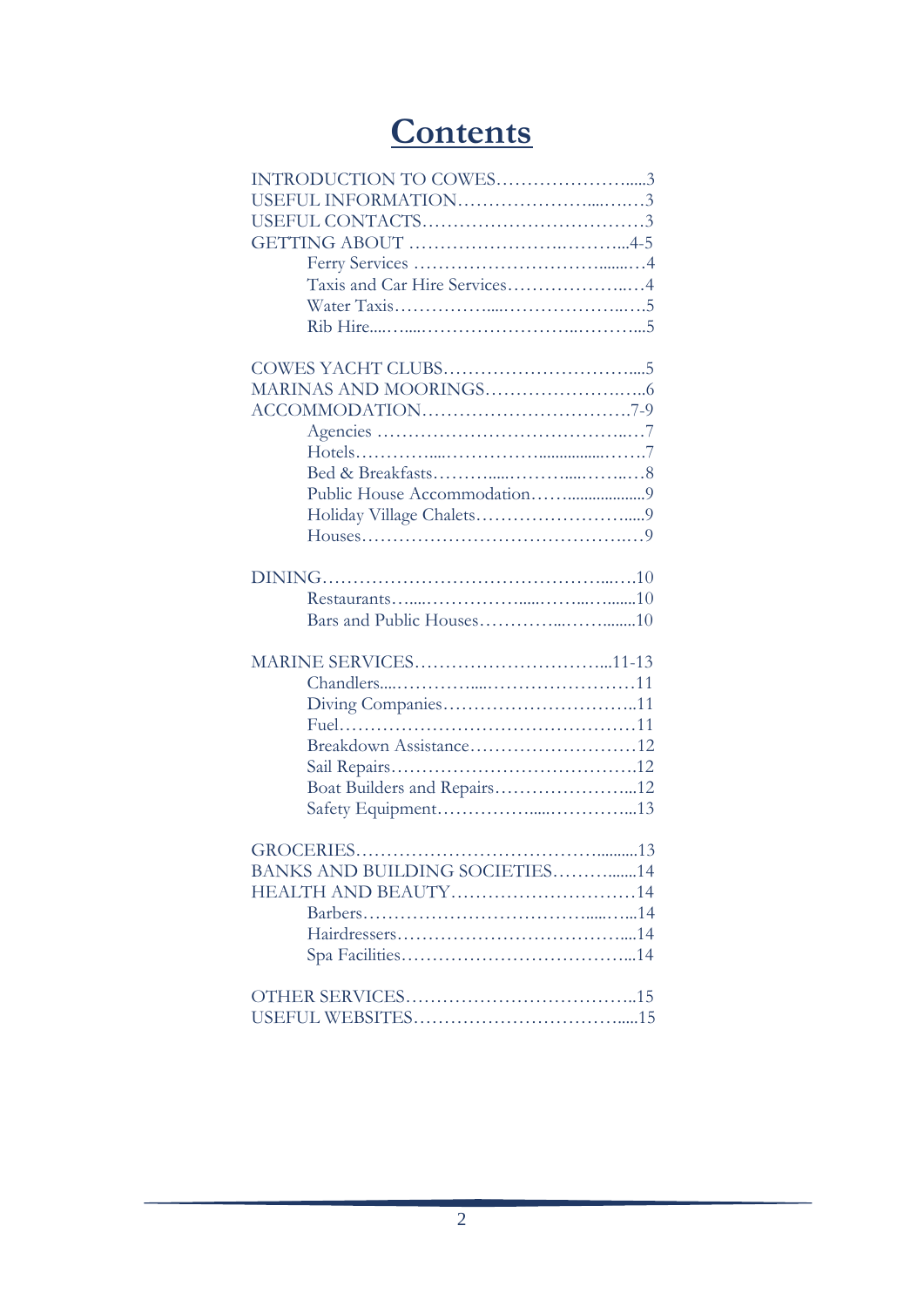## **Introduction to Cowes**

Situated on the west bank estuary of the River Medina is the seaport town of Cowes, which ever since the founding of the Royal Yacht Squadron in 1815 has largely been considered the home of international yacht racing.

Along with the many maritime services available in Cowes, there is a wide range of places to eat; from café culture to restaurants and pubs which play host to the vibrant nightlife in high season, offering live music and open mic nights. Throughout the largely pedestrianised town centre, there is an abundance of shops offering clothing, nautical paraphernalia, food, jewellery and household accessories.

We have prepared this pack to give you an overview of what you will find when you arrive in Cowes, and to make planning your trip as simple as possible. Please also visit Cowes Online [www.cowes.co.uk](http://www.cowes.co.uk/) for more extensive information on Cowes

## **Useful Information**

#### **Royal Yacht Squadron Flag Officers**:

Commodore: The Hon Christopher Sharples Vice Commodore: Richard Dick Esq Rear Commodore Finance: The Hon Patrick Seely DL Rear Commodore Yachting Jonathan Perry Esq

**Secretary:** Patricia Lewington **Treasurer**: Jane Howe **Events Manager**: Emma Preece **Assistant Treasurer**: Keith Farr **Sailing Master:** Chris Mason **Office Assistants**: Jane Barbour, Carolyn Howard, Laura Cansdale

> Contact the RYS office on: 01983 292191 [www.rys.org.uk](http://www.rys.org.uk/) [mail@rys.org.uk](mailto:mail@rys.org.uk)

## **Useful Contacts**

Emergency Services (Ambulance, Police, Fire and Coastguard): 999 Non-Life-Threatening, Urgent Medical Assistance: 111 Non-Urgent Police Assistance: 101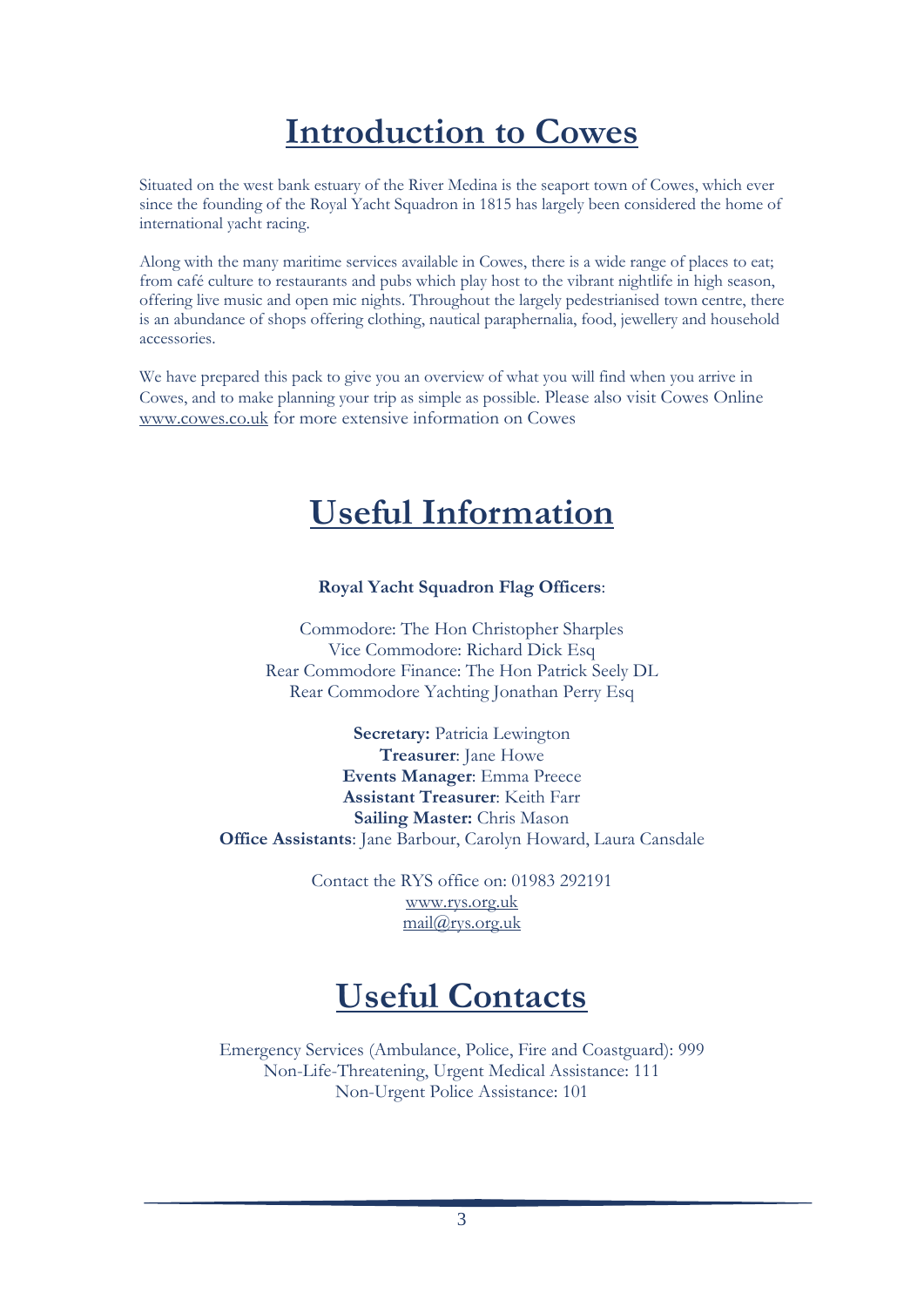## **Getting About**

### **FERRY SERVICES**

There are two ferry companies which service the Island:

#### **Red Funnel**

[www.redfunnel.co.uk](http://www.redfunnel.co.uk/) 0870 444 8898

Passenger ferry (Red Jet) which operates: Southampton - West Cowes

> Car ferry which operates: Southampton - East Cowes

#### **Wightlink**

[www.wightlink.co.uk](http://www.wightlink.co.uk/) 0333 999 7333

Passenger ferry (Fastcat) which operates: Portsmouth - Ryde.

Car ferries which operate: Portsmouth - Fishbourne, and Lymington - Yarmouth

## **TAXIS AND CAR HIRE SERVICES**

**Jones Taxis** 01983 282822

**A I Cars** 01983 240000

**Cowes Taxis** 01983 294444

**TJ Taxi Services** 01983 520274 [www.tjtaxiservices.co.uk](http://www.tjtaxiservices.co.uk/) **Rounsevell Cars** 01983 280800

**1 st Class Cars** 07719212244 01983 281818

**Top Gear Vehicle Rentals** 01983 299056 [www.top-gearhire.com](http://www.top-gearhire.com/)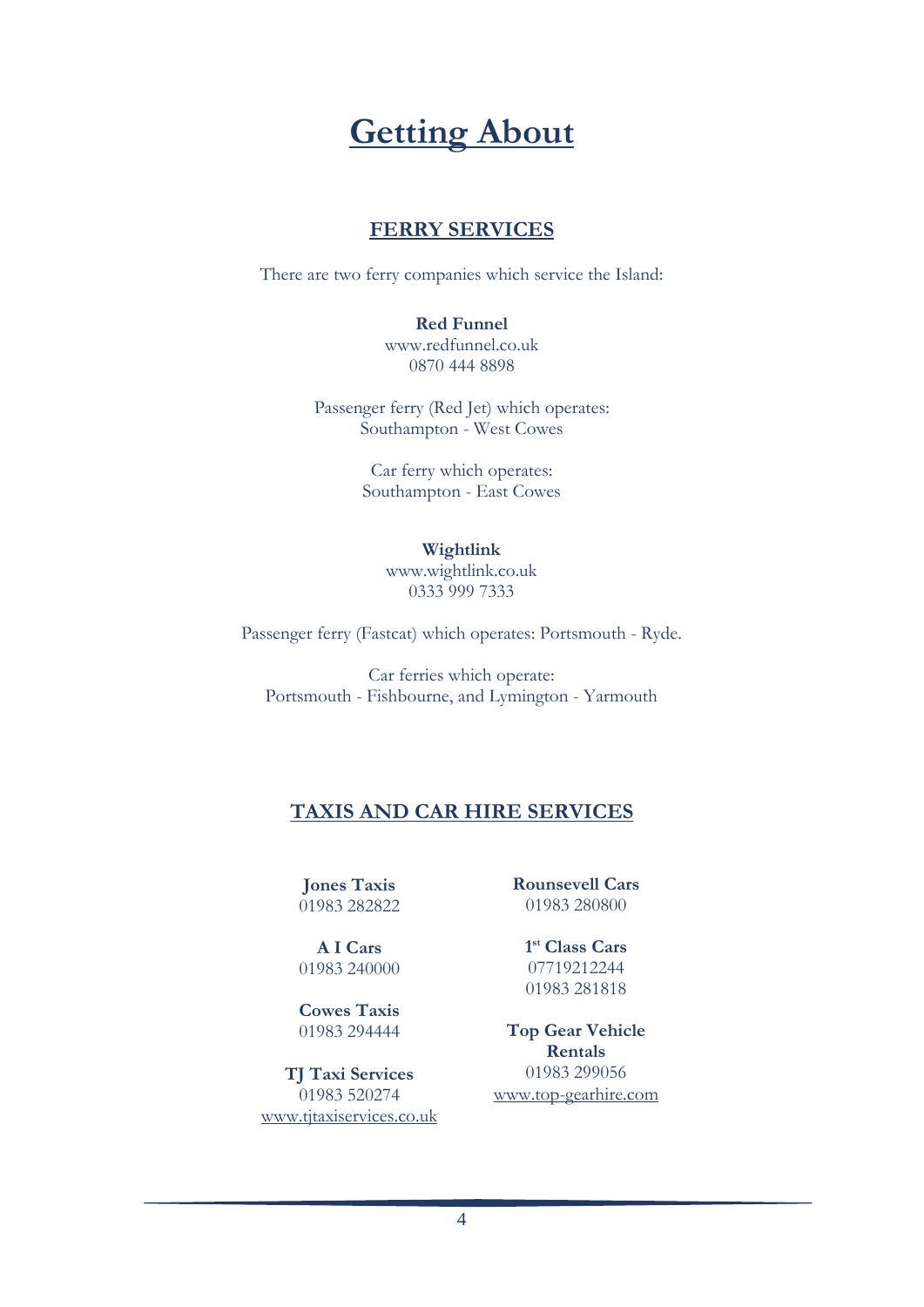#### **WATER TAXI**

Cowes Harbour Taxis (VHF #77 c/c "Harbour Taxi") 07855 767918

Sally Water Taxis (VHF #06 c/c "Sally") 07831 331 717

Island Harbour Ferry (VHF #8) 07825 016943

Folly Launch (VHF #72 c/c "Folly Launch") 07884 400046

## **RIB HIRE**

**Marine & Property Care & Rib Charter** 07979 495537 [www.cowesribs.com](http://www.cowesribs.com/)

**Griffin Marine Services** 01983 826026 07876 623124 [www.griffmarineservices.co.uk/charters](http://www.griffmarineservices.co.uk/charters.html) [.html](http://www.griffmarineservices.co.uk/charters.html)

**Lymington Rib Charter** 07887635000 [admin@solentribcharter.co.uk](mailto:admin@solentribcharter.co.uk)

> **8.75m Scorpion RIB for Charter** 07769 972007 [will@headingtons.com](mailto:will@headingtons.com)

**Akwamarine Ltd** 07836 378978 [www.akwamarine.com](http://www.akwamarine.com/)

## **Cowes Yacht Clubs**

#### **Royal Ocean Racing Club Cowes**

(Royal Corinthian Yacht Club) The Parade, Castle Hill, Cowes PO31 7QU 01983 293581 **[office@rcyc.com](mailto:office@rcyc.com) [www.rcyc.co.uk](http://www.rcyc.co.uk/)**

## **Cowes Corinthian Yacht Club**

39 Birmingham Rd Cowes Isle of Wight PO31 7BH 01983 296333 **[www.ccyc.org.uk](http://www.ccyc.org.uk/)**

#### **Royal London Yacht Club**

The Parade, Cowes PO31 7QS 01983 299727

#### **[secretary@rlyc.org.uk](mailto:secretary@rlyc.org.uk) [www.rlyc.org.uk](http://www.rlyc.org.uk/)**

#### **Island Sailing Club** 70 High Street Cowes

Isle of Wight PO31 7RE 01983 249430 **[www.islandsc.org.uk](http://www.islandsc.org.uk/) [www.roundtheisland.org.uk](http://www.roundtheisland.org.uk/) [admin@islandsc.org.uk](mailto:admin@islandsc.org.uk)**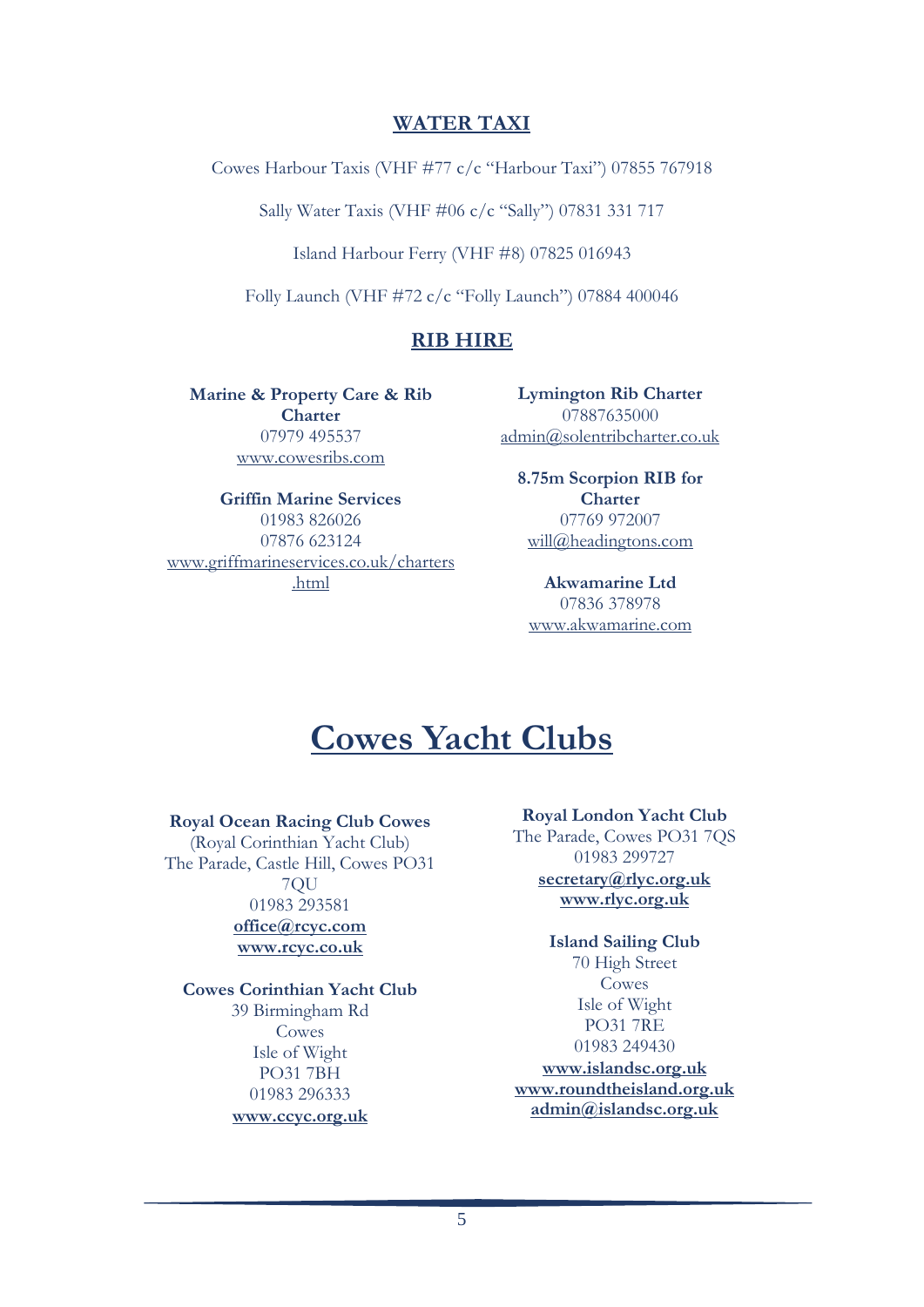## **Marinas and Moorings**

**Cowes Harbour Commission** 01983 293952

**Shepards Wharf Marina Whitegates Pontoons Town Quay** 01983 297821 VHF Ch 69 call sign MH1

**Cowes Yacht Haven** 01983 299975

**Bucklers Hard Yacht Harbour** 01590 616200

**Berthon Lymington Marina** 01590 647405

**Lymington Yacht Haven** 01590 677071

**Hamble Point Marina** 02380 452464

**Mercury Yacht Harbour** 02380 455994

**Port Hamble Marina** 02380 452741

> **Southsea Marina** 02392 822719

**East Cowes Marina** 01983 299975

**Island Harbour Marina** 01983 822999

> **Newport Harbour** 01983 525994

> > **Folly Reach** 07884 400046

**Ocean Village Marina** 02380 229385

> **Gosport Marina** 02392 524811

**Port Solent Marina** 02392 210765

**Quay Lane Boatyard** 02392 524214

**Royal Clarence Marina** 02392 523523

> **Gunwharf Quays** 02392 836732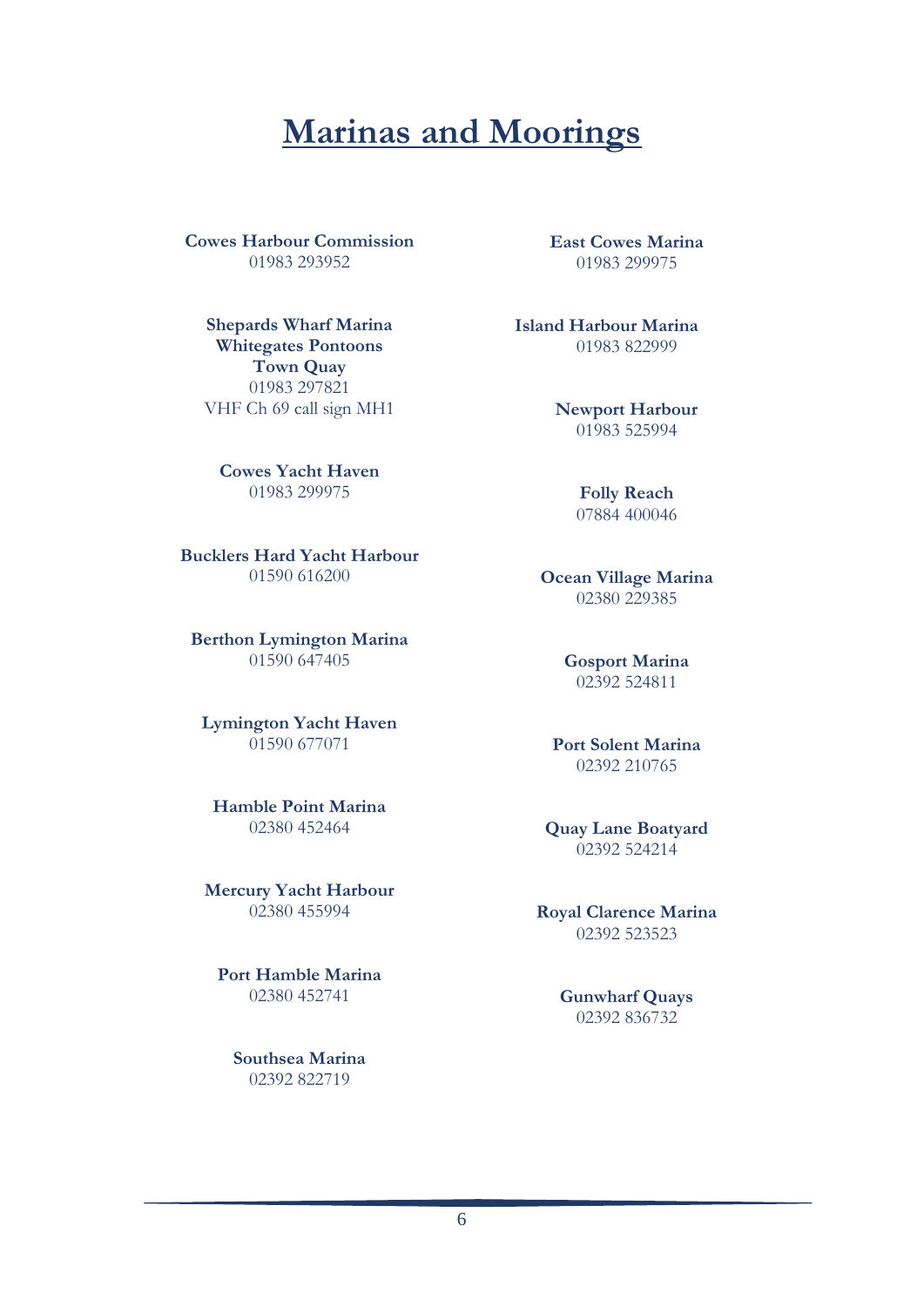## **Accommodation**

Sarah Marshall at Quay Management Services is acting as official agent for the RYS for the July International Regatta, she will be happy to assist you with finding accommodation for the duration of the regatta.

**Tel: 01983 291369 / 07773 339730 [www.quaymanagement.co.uk](file://rys-server01/data/Bicentenary%202015%20Planning/regatta/www.quaymanagement.co.uk) [sarah@quaymanagement.co.uk](mailto:sarah@quaymanagement.co.uk)** 36 Woodvale Road, Cowes, PO31 8EG

### **AGENCIES**

#### **A Base Ashore**

Jamieson and Rachel Ide Windrush, Baring Road, Cowes PO31 8DS 01983 281891 07809 299874 [www.abaseashore.com](file://rys-server01/data/Bicentenary%202015%20Planning/regatta/www.abaseashore.com) [jamieson@abaseashore.com](mailto:jamieson@abaseashore.com)

#### **Shoreberths**

James Gair 01983 284249 07887 564286 [www.shoreberths.com](http://www.shoreberths.com/) [james@shoreberths.com](mailto:james@shoreberths.com)

### **Regatta Lets**

2 Willow Drive, Northwood, PO31 8AR 01983 291909 07747 811203 [www.regattalets.com](http://www.regattalets.com/) [andrea@regattalets.com](mailto:andrea@regattalets.com)

#### **JAC Accommodation**

Egypt Esplanade, Cowes PO31 8BS Tel: 01983 280632 jac@wight365.net

## **HOTELS**

### **The Woodvale Hotel**

1 Princes Esplanade, Gurnard, PO31 8LE 01983 292037 [woodvaleparkin@aol.com](mailto:woodvaleparkin@aol.com)

#### **Rawlings Hotel**

30 Sun Hill, Cowes PO31 7HY 01983 297507 [info@rawlings-hotel-cowes.co.uk](mailto:info@rawlings-hotel-cowes.co.uk)

#### **Hillbrow Private Hotel** Tuttons Hill, Gurnard, PO31 8AJ 01983 297240

## **New Holmwood Hotel**

65 Queen's Road, Cowes, PO31 8BW 01983 292508 [reception@newholmwoodhotel.co.uk](mailto:reception@newholmwoodhotel.co.uk)

### **Villa Rothsay Hotel**

Baring Road, Cowes, PO31 8DF 01983 295178 [margaret@villa-rothsay.co.uk](mailto:margaret@villa-rothsay.co.uk)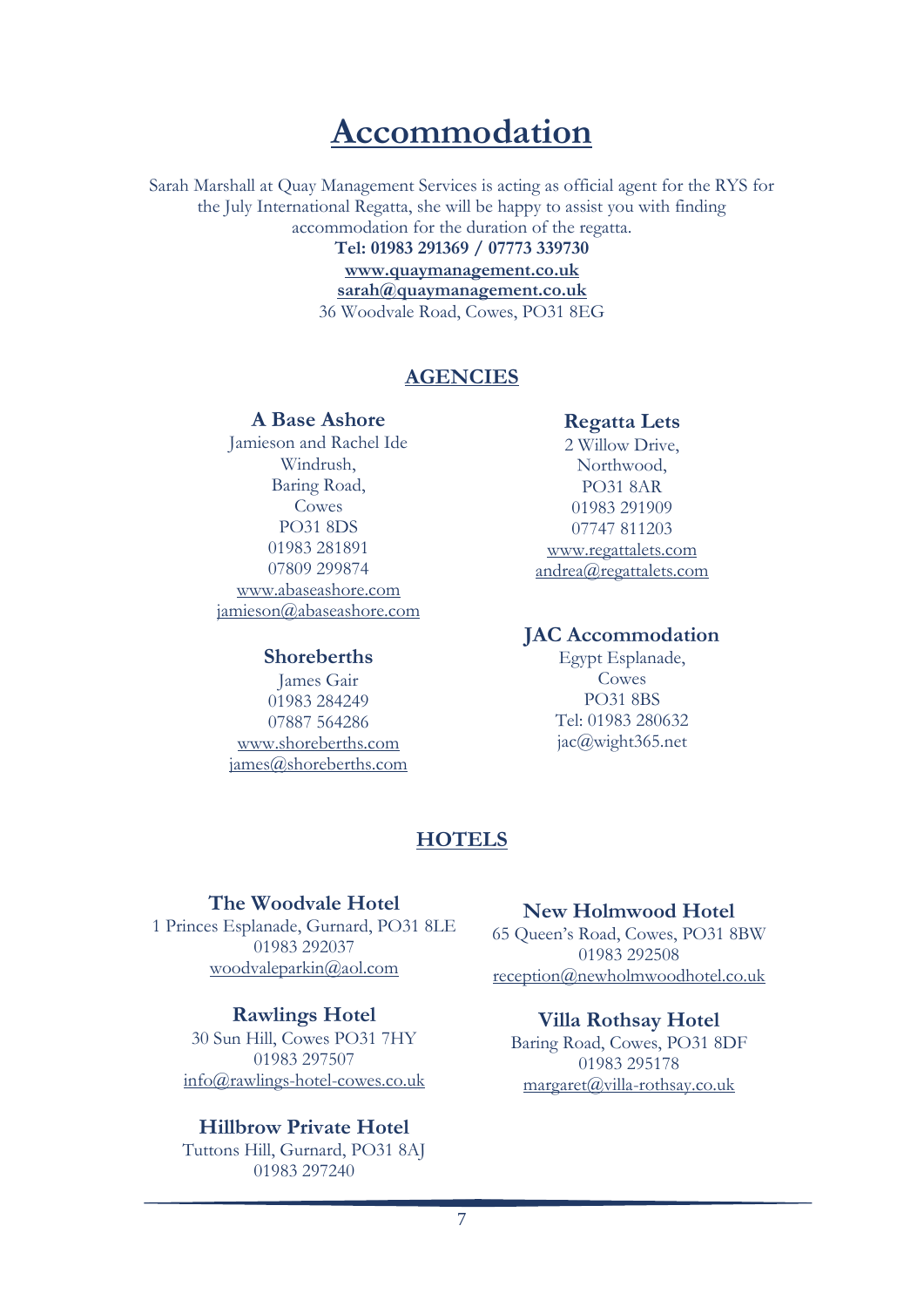### **BED & BREAKFASTS**

#### **Endeavour House**

47 Mill Hill Road, Cowes, PO31 7EG 01983 297406 **[enquiries@endeavourhousecowes.co.uk](mailto:enquiries@endeavourhousecowes.co.uk) [www.endeavourhousecowes.co.uk](http://www.endeavourhousecowes.co.uk/)**

#### **Busigny Guest House**

16 Castle Road, Cowes, PO31 7QZ 01983 291919 **[sally@busignyhouse.co.uk](mailto:sally@busignyhouse.co.uk)**

#### **Noss Mayo**

66a Baring Road, Cowes, PO31 8DW 01983 200266

#### **Mimosa Lodge**

59 Baring Road, Cowes, PO31 8DW 01983 241490

#### **Caledon Guest House**

59 Mill Hill Road, Cowes, PO31 7EG 01983 293599 **[stay@the-caledon.co.uk](mailto:stay@the-caledon.co.uk)**

#### **Holly Tree House**

218 Park Road, Cowes, PO31 7BG 01983 246227

#### **Westbourne House**

43 Birmingham Road, Cowes, PO31 7BH 01983 290009 / 07871845032 **[www.westbournehousecowes.co.uk](file:///C:/Users/Laura.Cansdale/AppData/Roaming/Microsoft/Word/www.westbournehousecowes.co.uk)**

#### **Gray's Inn Bed and Breakfast**

Union Road, Cowes, PO31 7TW 01983 200770 / 07939 028889 **[cowes@stevehastings.com](mailto:cowes@stevehastings.com) [www.bedbreakfastcowes.co.uk](http://www.bedbreakfastcowes.co.uk/)**

#### **Anchorage Guesthouse**

Mill Hill Road, Cowes 01983 247975 **[www.anchoragecowes.co.uk](file:///C:/Users/Laura.Cansdale/AppData/Roaming/Microsoft/Word/www.anchoragecowes.co.uk) [peter@anchoragecowes.co.uk](mailto:peter@anchoragecowes.co.uk)**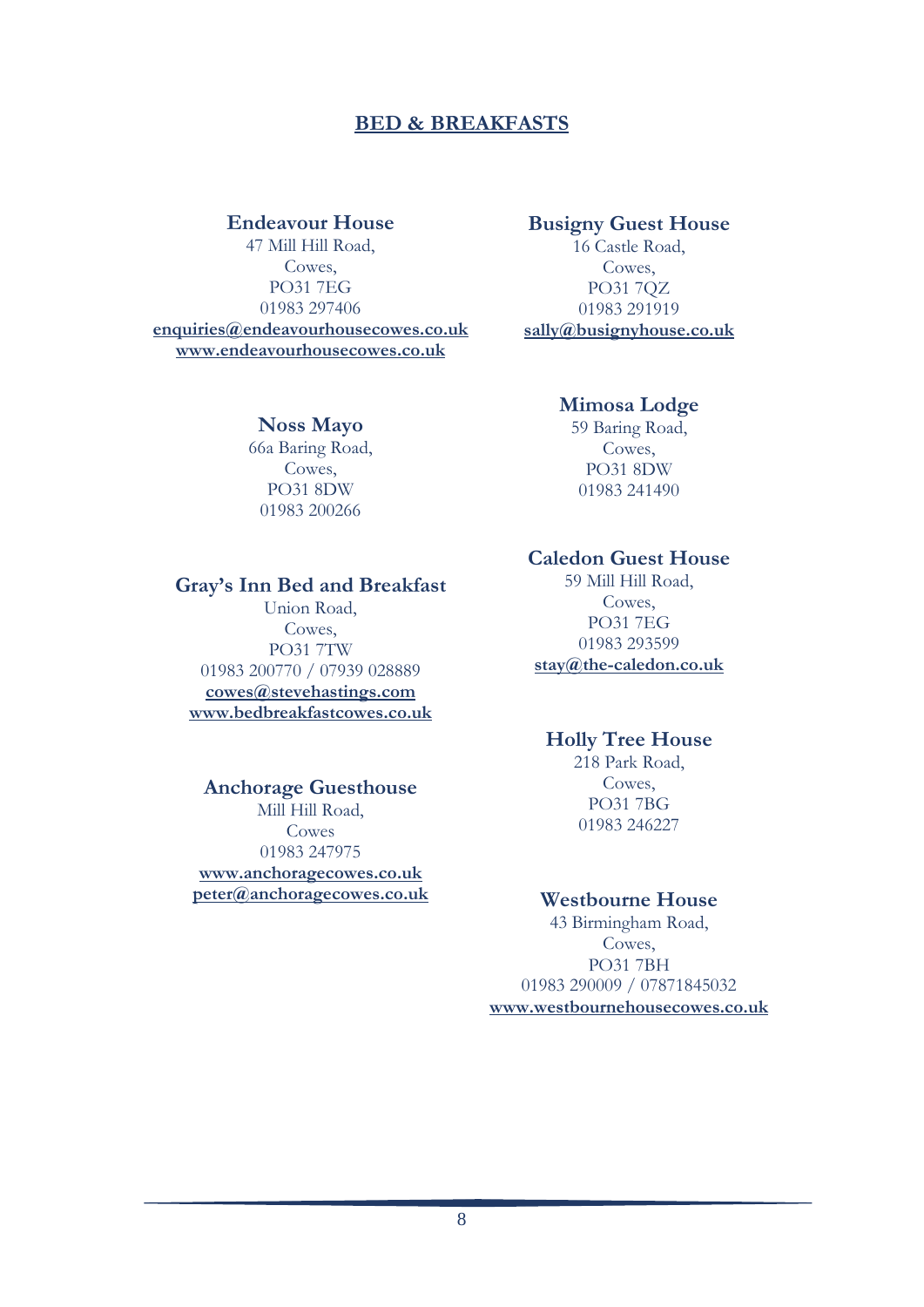## **PUBLIC HOUSE ACCOMMODATION**

**The Anchor Inn**

1-3 High Street, Cowes PO31 7SA 01983 292823 **[theanchorcowes@ciatgroup.co.uk](mailto:theanchorcowes@ciatgroup.co.uk)**

**The Fountain Hotel** High Street, Cowes PO31 7RR 01983 292397

**[6447@greeneking.co.uk](mailto:6447@greeneking.co.uk) [fountain.cowes@oldenglishinns.co.uk](mailto:fountain.cowes@oldenglishinns.co.uk)**

**The Union Inn** Watchhouse Lane, Cowes PO31 7QH 01983 293163 **[info@unioninncowes.co.uk](mailto:info@unioninncowes.co.uk) [www.unioninncowes.co.uk](http://www.unioninncowes.co.uk/)**

**Duke of York** Mill Hill Road, Cowes PO31 7BT 01983 295171 **[bookings@dukeofyorkcowes.co.uk](mailto:bookings@dukeofyorkcowes.co.uk)**

### **HOLIDAY VILLAGE CHALETS**

**Gurnard Pines Holiday Village** Cockleton Lane, Gurnard, Isle of Wight 01983 292395 **[info@gurnardpines.co.uk](mailto:info@gurnardpines.co.uk) [www.gurnardpinesholidayvillage.co.uk](http://www.gurnardpinesholidayvillage.co.uk/)**

**Thorness Bay Holiday Park** Thorness Lane, Nr Cowes, Isle of Wight, PO31 8NJ 0843 309 2576 **[www.park-resorts.com/holiday-parks/isle-of-wight/thorness-bay](http://www.park-resorts.com/holiday-parks/isle-of-wight/thorness-bay)**

## **HOUSES**

**Myles Harrison** Flat 1, Regency House, High Street, Cowes 07769 642220 **[mharris8@its.jnj.com](mailto:Mharris8@its.jnj.com)**

**Sue Rogerson** 55 Beckford Road, Cowes 07767 853177 **[suerogerson@mizpah-house.com](mailto:suerogerson@mizpah-house.com) [www.mizpah-house.com](http://www.mizpah-house.com/)**

**Jane Windsor** 2 Claremont Place, Sun Hill, Cowes 07775 523156 **[janewindsor@btinternet.com](mailto:janewindsor@btinternet.com)**

**Alison Wheeler** Crew House **[aliw29sjhg@hotmail.com](mailto:aliw29sjhg@hotmail.com)**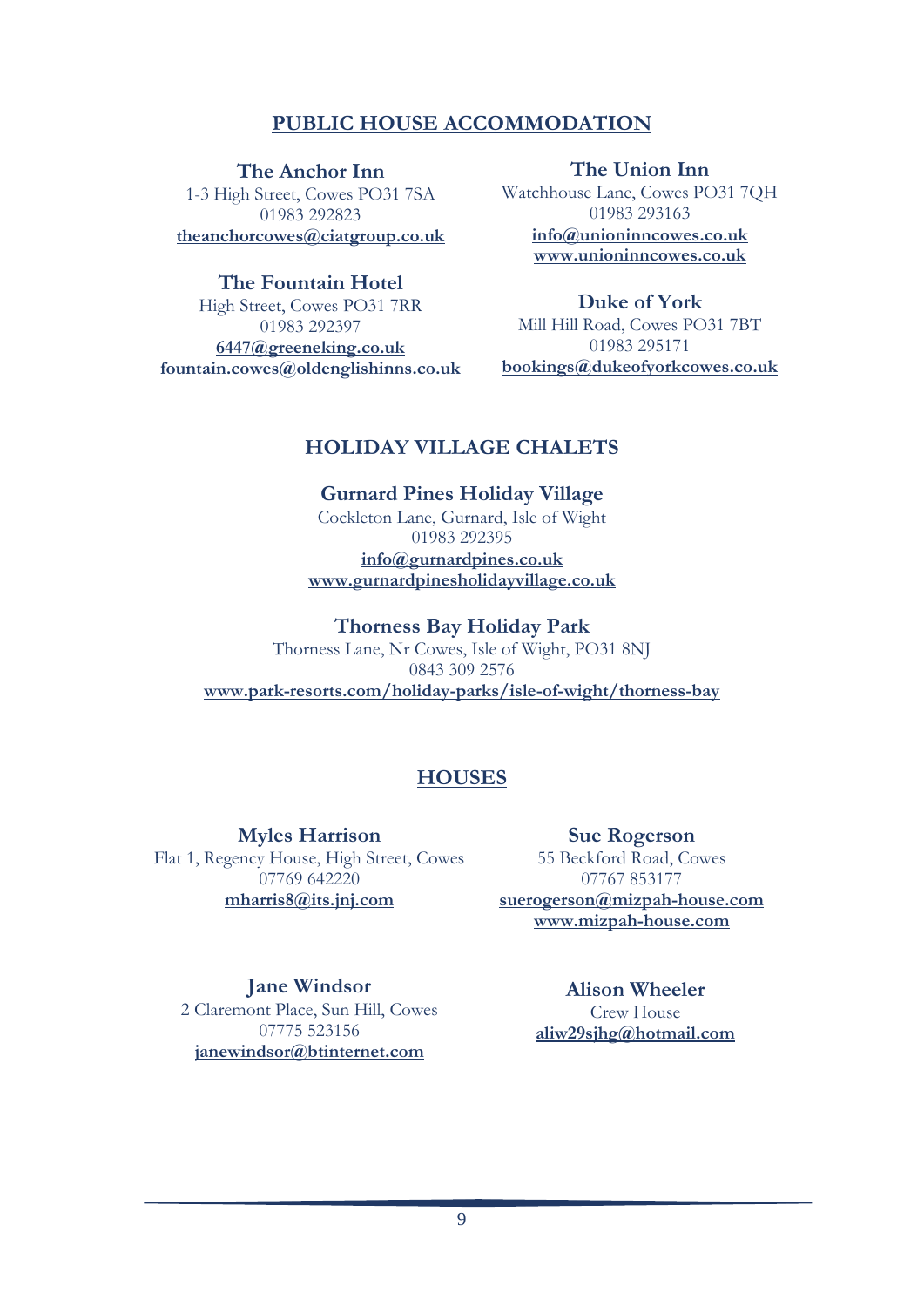## **Dining**

## **RESTAURANTS**

**Murrays** 01983 296233 **[www.murrays.co](http://www.murrays.co/)**

**The Red Duster** 01983 290311 **[www.theredduster.com](http://www.theredduster.com/)**

**Tonino's** 01983 298464 **[www.toninosrestaurant.co.uk](http://www.toninosrestaurant.co.uk/)**

> **Mojac's** 01983 281118 **[www.mojacs.co.uk](http://www.mojacs.co.uk/)**

**Lugleys** 01983 299618 **[www.lugleysofcowes.com](http://www.lugleysofcowes.com/)**

**The Coast Bar** 07831 331717 / 01983 298574 **[www.thecoastbar.co.uk](http://www.thecoastbar.co.uk/)**

> **Bahar Tandoori** 01983 200378

**Amabi** 01983 716164 **[www.amabi.co.uk](http://www.amabi.co.uk/)**

**Baan Thai Restaurant** 01983 291917

> **Brawns of Cowes** 1983 242144

> > **Number 3** 01983 291714

## **BARS AND PUBLIC HOUSES**

\*See Public House Accommodation

**Moocow** 01983 200750

**The Mess-Canteen+Bar** 01983 280083

> **Pier View** 01983 294929

**Bertie's** 07725 813277

**Vectis Tavern**

01983 238439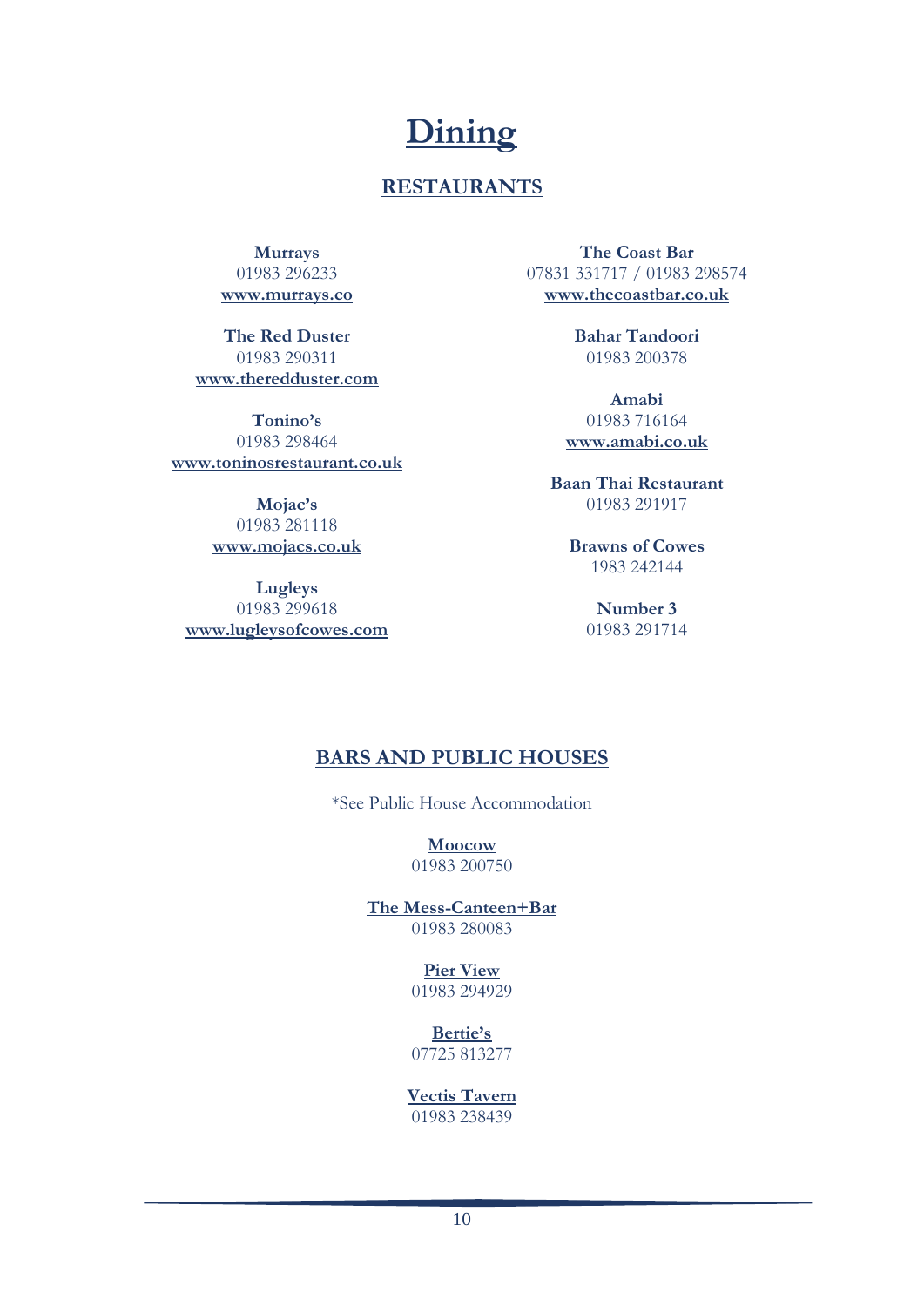

### **CHANDLERS**

**Fynn Marine** Cowes Yacht Haven, Vectis Yard, Marina Walk, Cowes, Isle of Wight 01983 297500 07786 474211 **[www.fynnmarine.co.uk](http://www.fynnmarine.co.uk/)**

> **Marine Bazaar** 225 Arctic Road, Cowes, Isle of Wight 01983 298869

**Pascall Atkey** 29-30 High Street, Cowes, Isle of Wight 01983 292381

**Spencer R igging** Empire Building, St Mary's Road, Cowes, Isle of Wight 01983 292022 **[www.spencerrigging.co.uk](http://www.spencerrigging.co.uk/)**

> **Jolliffes Chandlery** 2-4 Birmingham Road, Cowes, Isle of Wight 01983 290100

### **DIVING COMPANIES**

**MMC Ltd** Medina River, Cowes, Isle of Wight 07966 579965 **[info@mmc-worldwide.com](mailto:info@mmc-worldwide.com)**

**Island Divers** Unit 2 Medina Village, Bridge road, Cowes, Isle of Wight 01983 240255 **[www.iowdivers.co.uk](http://www.iowdivers.co.uk/)**

### **FUEL**

**Cowes Harbour Fuels** Harbour Office, Town Quay, Cowes, Isle of Wight 01983 293952 (Harbour Office) or 01983 200716

> **Lallows Boatyard** 3 Medina Road, Cowes, Isle of Wight 01983 292112 **[www.lallowsboatyard.co.uk](http://www.lallowsboatyard.co.uk/)**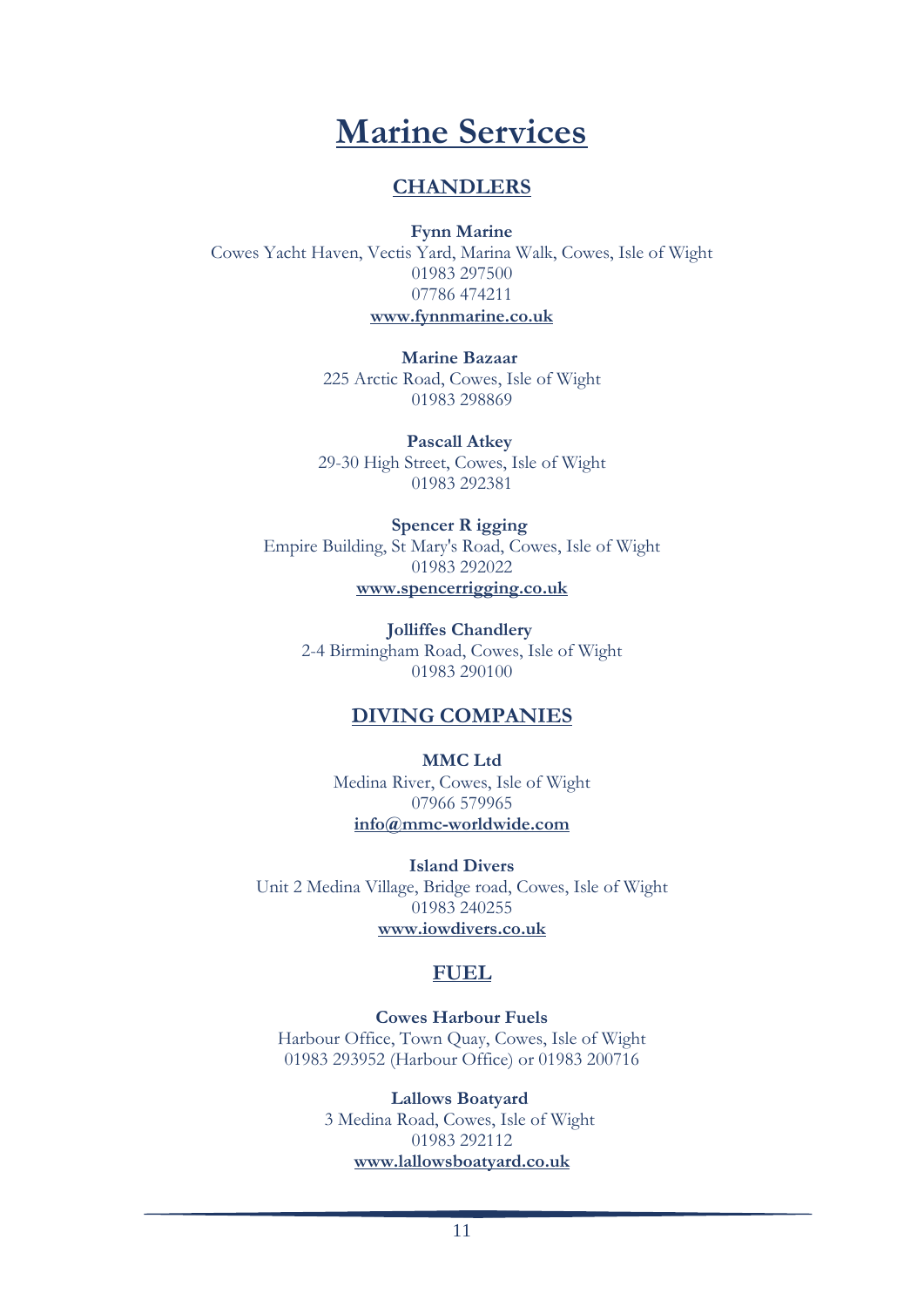### **BREAKDOWN ASSISTANCE**

**Sea Start** Unit 13, Hamble Point Marina, Hamble, Hampshire 0800 885500 & 023 8045 8000 **www.seastart.co.uk**

#### **SAIL REPAIRS**

**Sailcare Company (UK) Ltd** Cowes Yacht Haven, Cowes, Isle of Wight 01983 248589

**Spencer Rigging** Empire Building, St Mary's Road, Cowes, Isle of Wight 01983 292022

**Medina Sail Care** Thetis Wharf, Medina Road, Cowes, Isle Of Wight 01983 248589

#### **BOAT BUILDERS AND REPAIRS**

**Composite Craft Ltd** Medina Yard, Pelham Road, Cowes, Isle of Wight 07971 817444 **[www.compositecraft.co.uk](http://www.compositecraft.co.uk/)**

**[South Boats](http://www.cowes.co.uk/boat_builders__repairers_cowes_south_boats_54567_296.aspx)** Venture Quays, Castle Street, Cowes, Isle of Wight 01983 280030 **www.southboatsiow.com**

**[Will Squibb Boatbuilders & Marine Surveyors](http://www.cowes.co.uk/boat_builders__repairers_st_helens_will_squibb_boatbuilders_and_marine_surveyors_54643_296.aspx)** Attrills Yard, The Duver, St Helens, Isle of Wight 01983 874629 **[www.willsquibb.net](http://www.willsquibb.net/)**

**[A&M Fabrications](http://www.cowes.co.uk/boat_builders__repairers_cowes_aandm_fabrications_54601_296.aspx)** Unit 42, Medina Village, Medina Road, Cowes, Isle of Wight 01983 297999 **[www.amfabs.com](http://www.amfabs.com/)**

**Kingston Marine Boatyard** Kingston Road, East Cowes, Isle of Wight 01983 293952 **[www.cowesharbourcommission.co.uk/boatyard\\_and\\_marine\\_services](http://www.cowesharbourcommission.co.uk/boatyard_and_marine_services)**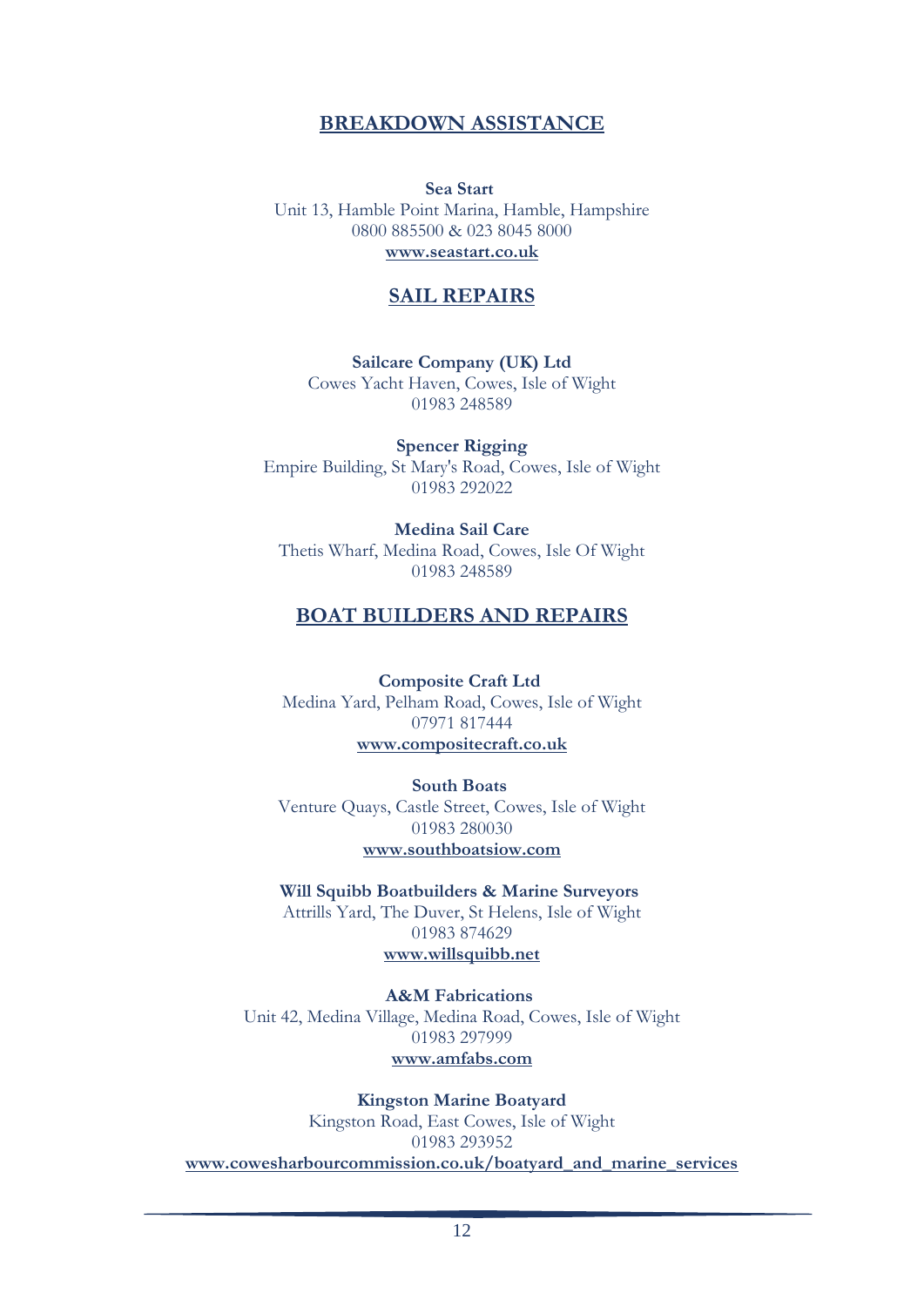### **SAFETY EQUIPMENT**

#### **TeamO** 07503 461259 **[www.teamomarine.com](http://www.teamomarine.com/)**

**SeaSafe Systems** Mariners House, Mariners Way, Somerton Business Park, Newport Road, Cowes, Isle of Wight 0)1983 282388 **[www.seasafe.co.uk](http://www.seasafe.co.uk/)**

## **Groceries**

**Gingers Greengrocer** 16 Shooters Hill, Cowes, Isle of Wight 01983 244344

**Hamilton Fine Foods** 23 High Street, Cowes, Isle of Wight 01983 293129

**Healthy Indulgence** 110 High Street, Cowes, Isle of Wight 01983 210042

**Phillips Seafood & Smoke House** 111 High Street, Cowes, Isle of Wight 01983 245247

**The Food Hamper & Deli Cowes** 116 High Street, Cowes, Isle of Wight 01983 295680

**Sainsbury's** 129-130 High Street, Cowes, Isle of Wight 01983 273400

**The Co-opertive Food** Terminus Road, Cowes, Isle of Wight 01983 281472

**Waitrose** Well Road, East Cowes, Isle of Wight 01983 295680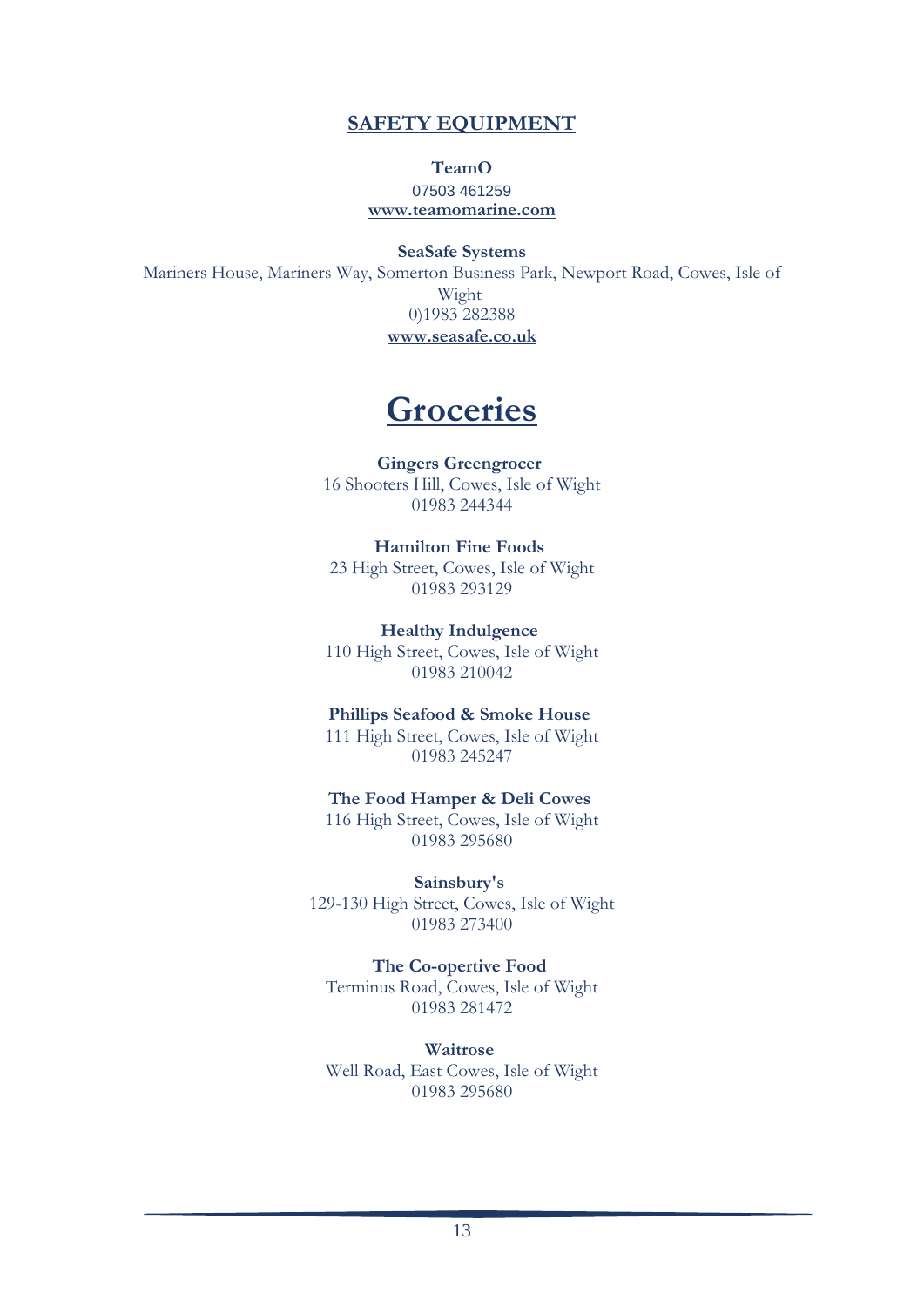## **Banks and Building Societies**

**Lloyds Bank** 121 high Street, Cowes, Isle of Wight **HSBC** 86 High Street, Cowes, Isle of Wight **Natwest** 104 High Street, Cowes, Isle of Wight

## **Health and Beauty**

### **BARBERS**

**Beresford's Barber Shop** 2 Shooters Hill, Cowes, Isle of Wight 01983 293863 **[www.beresfordsbarbershop.co.uk](http://www.beresfordsbarbershop.co.uk/)**

**Cowes Esquire** 50 High Street, Cowes, Isle of Wight 01983 240204 **[www.cowesbarber.co.uk](http://www.cowesbarber.co.uk/)**

**Hair Port Unisex Hairdressers** 113A High Street, Cowes, Isle of Wight 01983 291331

## **HAIRDRESSERS**

**K&H Hairdressers** 3 The Arcade, Cowes, PO31 7AR 01983 299000

**Jeans**  1A High Street Cowes, PO31 7SA 01983 293102

**Charlotte's Academy**  9 Birmingham Road, Cowes, PO31 7BH 01983 200960

## **SPA FACILITIES**

**BeCalmed Spa Therapy Centre** 8 Birmingham Road, Cowes, Isle of Wight 01983 296655 **[www.site.becalmedincowes.co.uk](http://www.site.becalmedincowes.co.uk/)**